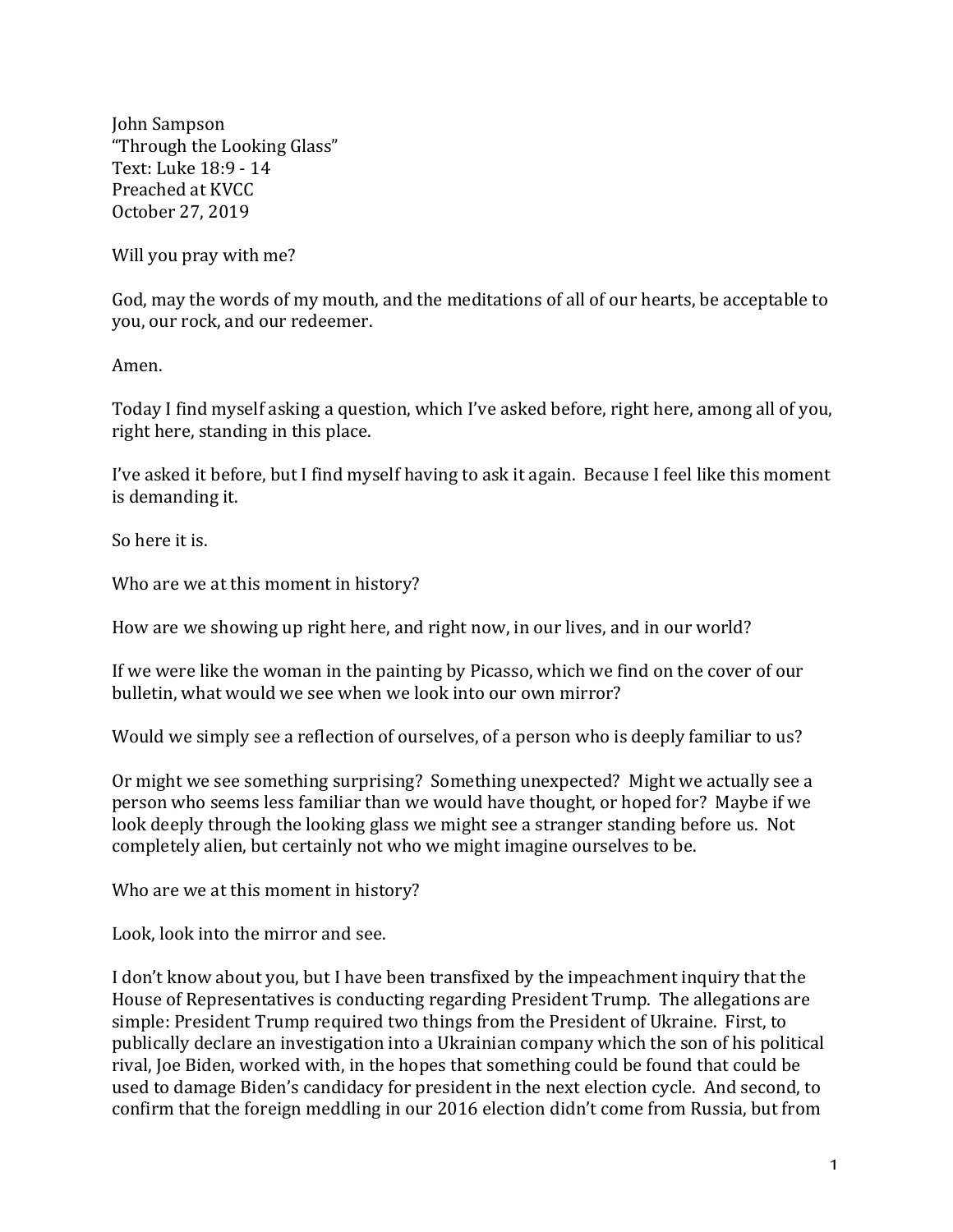Ukraine. All future support for Ukraine from the United States government, including desperately needed military aid, would be dependent upon Ukraine doing these two things. The President is also accused of circumventing the official departments of the United States to make these demands of Ukraine, by enlisting the help of a shadow group of envoys, who were not career officials who specialized in Ukraine, and only answered to the President.

We'll see what comes out of the House's investigation, and whether or not these charges will be formalized into articles of impeachment.

And although I am personally mesmerized by the current impeachment proceedings, as your pastor, I am concerned with where this moment in our national history might be tempting us to go in our hearts.

Look, look into the mirror and see.

I've been watching the impeachment inquiry unfold on both MSNBC, and Fox News, on both liberal and conservative media outlets, and there are moments when I wonder if they're even talking about the same event, and the same players, and the same private testimonies given on the Hill, because their perspectives can be so different.

But one thing I feel both these news outlets ask of me is to move beyond considering people on the other side of the issue as being factually wrong. I feel that I am asked to no longer see them as people. I feel like I am being invited to hold them in contempt, and disdain, and that I should want them to suffer some kind of humiliation. And I feel that I am being told that these feelings stirring in my heart are good and right. This is different from wanting justice to be done, from wanting the facts to come out in the investigation, and the law and the Constitution to be upheld and enforced. This is the work of dehumanization, and of alienation. I feel that on MSNBC there's no one more inhuman than President Trump and Rudy Guiliani, on Fox it's Adam Schiff and Nancy Pelosi.

Do you feel that in some way you've been invited, just like me, to move past a legitimate desire for truth and justice, and to corrode the humanity of the people on the other side of the impeachment debate? Do you, just like me, look into the mirror of the impeachment inquiry that is gripping our nation, something that has only happened three other times in the history of the US, and find unexpectedly something like hatred mixed with a sense of personal superiority living in your own heart?

Who are we at this moment in our history?

Are we like the woman in the painting by Picasso who looks into the mirror and sees someone different and unexpected staring back at ourselves? Look closely at the painting and you'll see Picasso could reveal through his playful abstraction a truth more real than what is captured through a painterly realism. He shows us that there is often a disconnect between who are, and who we imagine ourselves to be.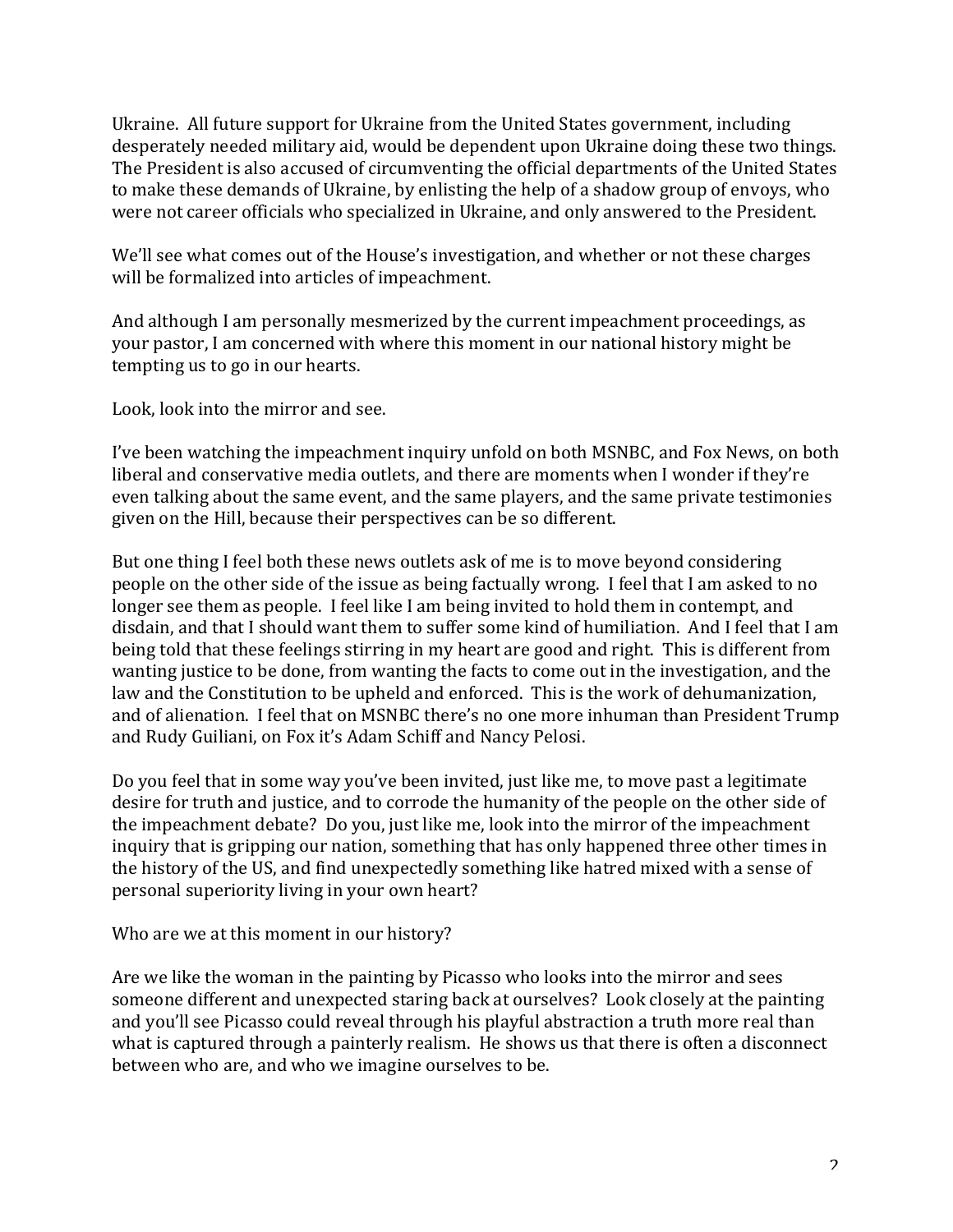When we look deeply into the impeachment inquiry, past the phone records, and witnesses, past the rebuttals by the White House, and the leaks of testimony, when we look within ourselves, and within our hearts, do we recognize who is it that is staring back at us?

These are questions each of us can only answer for ourselves.

The gospel books of our spiritual tradition, the books of good news about the life and message of our teacher Jesus, are not simply biographical histories of a man. They are opportunities to be held accountable to who we say we are, and they are manuals of transformation for those of us who wish to change in the face of what is reflected back to us. These books of gospel are good news because they are our spiritual mirrors that contain God's invitation to us not to settle for who we already are, but to risk everything for who we could become.

In today's reading Jesus addresses those who trusted in themselves that they were righteous and regarded others with contempt. Perhaps he is addressing us. I know he's addressing me. And I know he is addressing the people of our nation in general at this particular moment in our history.

In this story of a Pharisee, of one particular Pharisee and not of all Pharisees, of one particular Democrat and not all Democrats, of one particular Republican and not all Republicans, we see an image of someone consumed by the righteousness, by a sense of their own rightness. We have an icon of someone who stands by himself in his own purity, and who takes away the humanity of the tax collector who is not as pure, and as right as he is.

And here's the kicker. The Pharisee is right. The tax collector wouldn't have been as pure and upright as the Pharisee. The Pharisee lists out his spiritual accomplishments, and the tax collector has nothing to say back. He's more than aware of how he is not as in the right as the Pharisee. This story that Jesus tells us never takes away the truth of the tax collector being a man who colluded with Roman rule, or over charged his neighbors. Jesus never takes away the truth that adulterers in his society were religious criminals, or that thieves were guilty of stealing. It's all true.

Perhaps the impeachment inquiry will also prove that it's true that Trump ordered a shake down of the Ukrainian president for his own political gain. Perhaps the investigations on the Hill will confirm the ways Guiliani and others were the conduits of this impeachable offense. Perhaps every new detail that is leaked day after day in our 24/7 news outlets is true.

But in this morning's parable Jesus asks us not to be so worried about everyone else, about what others are doing, or not doing. The courts and the laws and the judges and the House of Representatives and the Senate will, or will not, take care of all of that. Our teacher asks us instead to look into the mirror of our own hearts and to remember the great commandment he gave us – that we are to love God with everything we've got, and we're to love our neighbors in the same way.